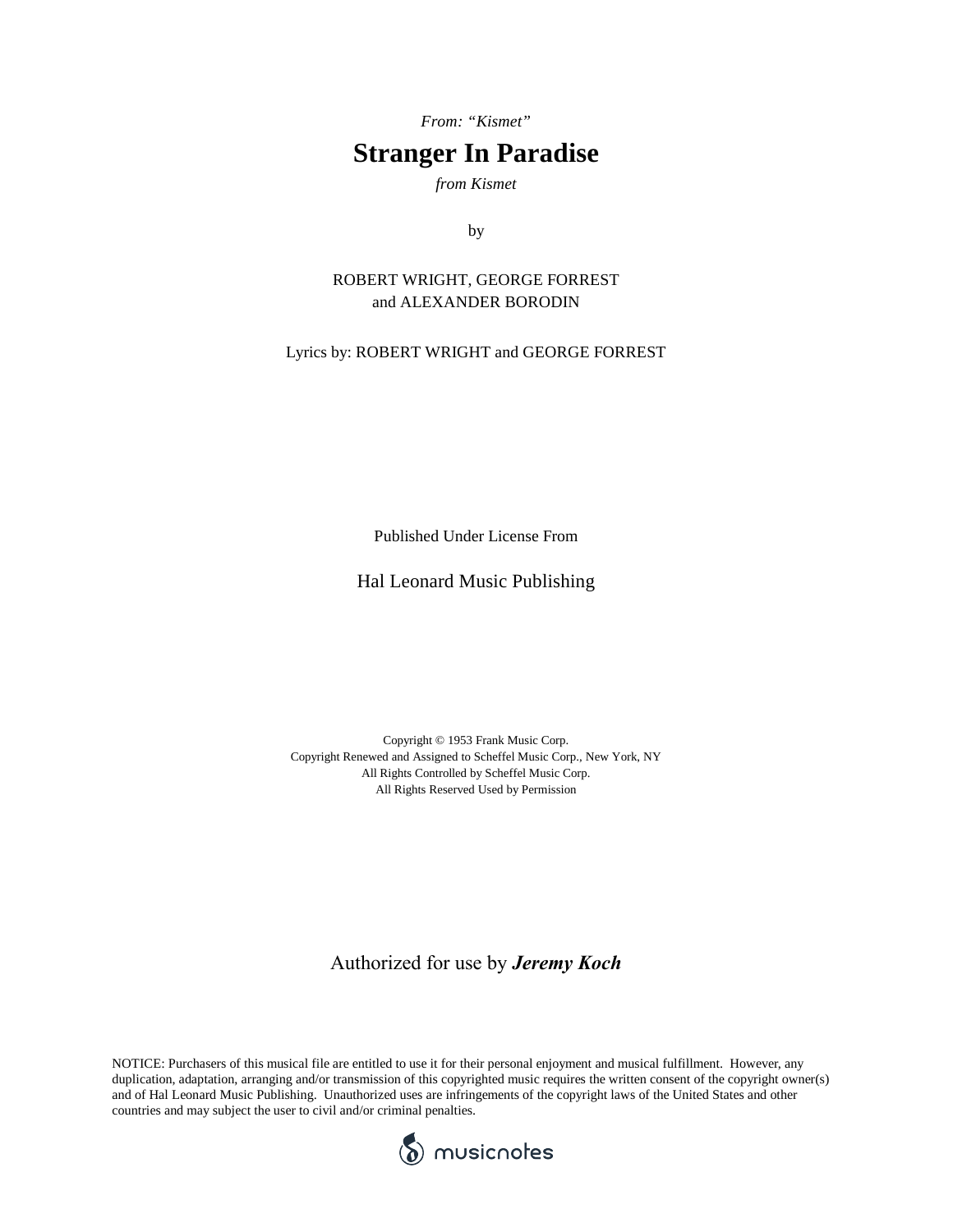# **STRANGER IN PARADISE**

from KISMET from TIMBUKTU!

Words and Music by ROBERT WRIGHT and GEORGE FORREST (Music based on Themes of A. BORODIN)



Copyright © 1953 Frank Music Corp.<br>Copyright Renewed and Assigned to Scheffel Music Corp., New York, NY<br>All Rights Controlled by Scheffel Music Corp.<br>All Rights Reserved Used by Permission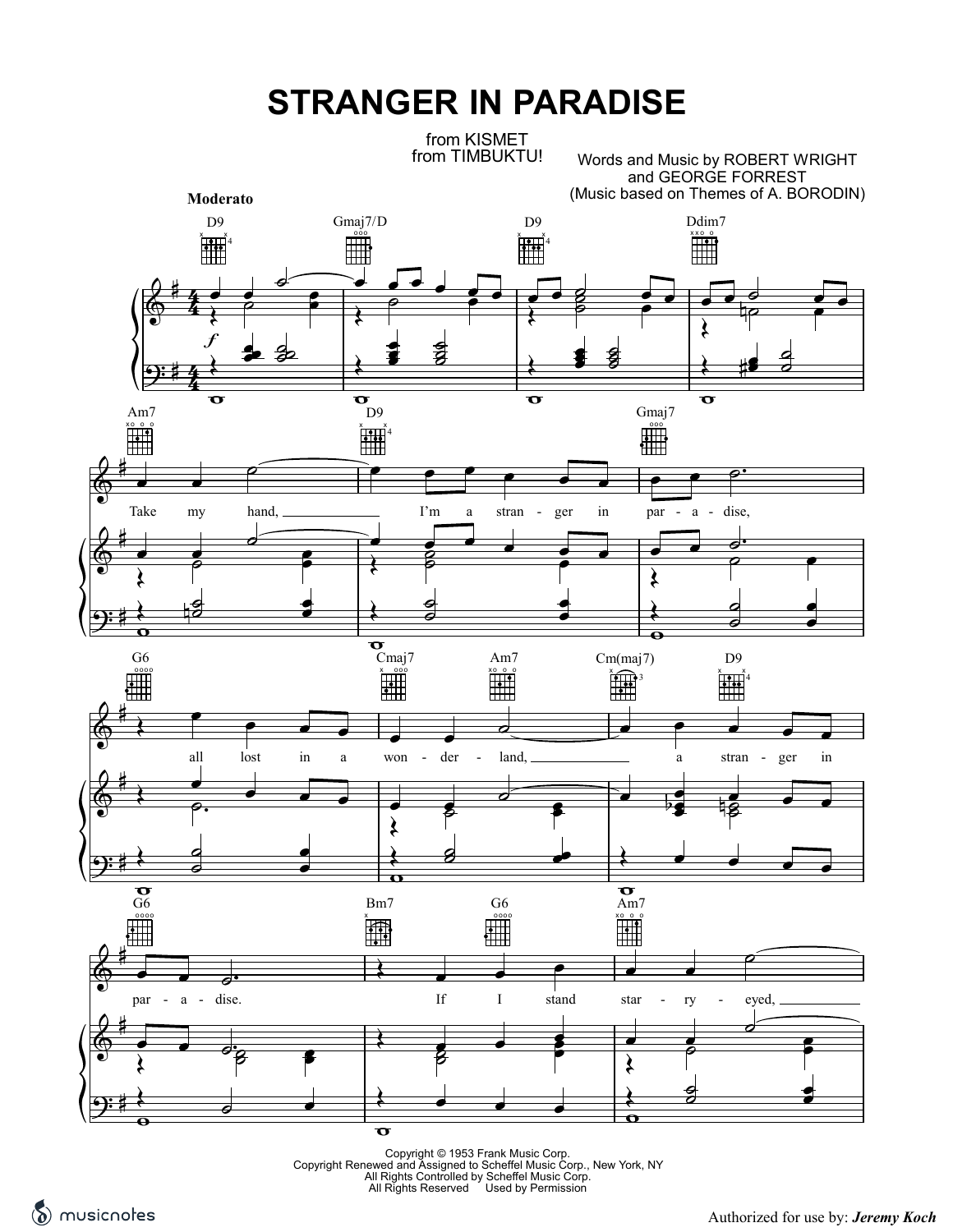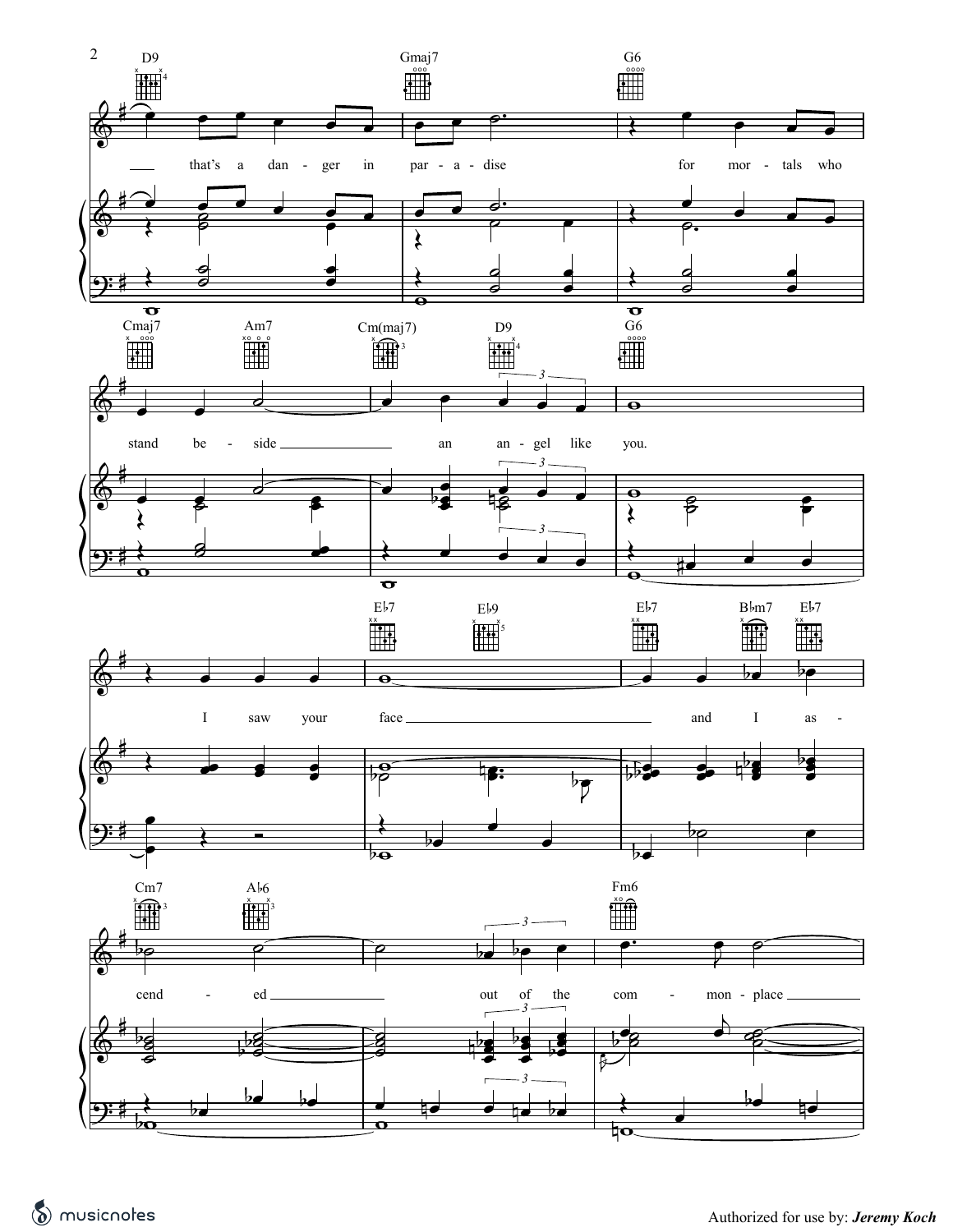